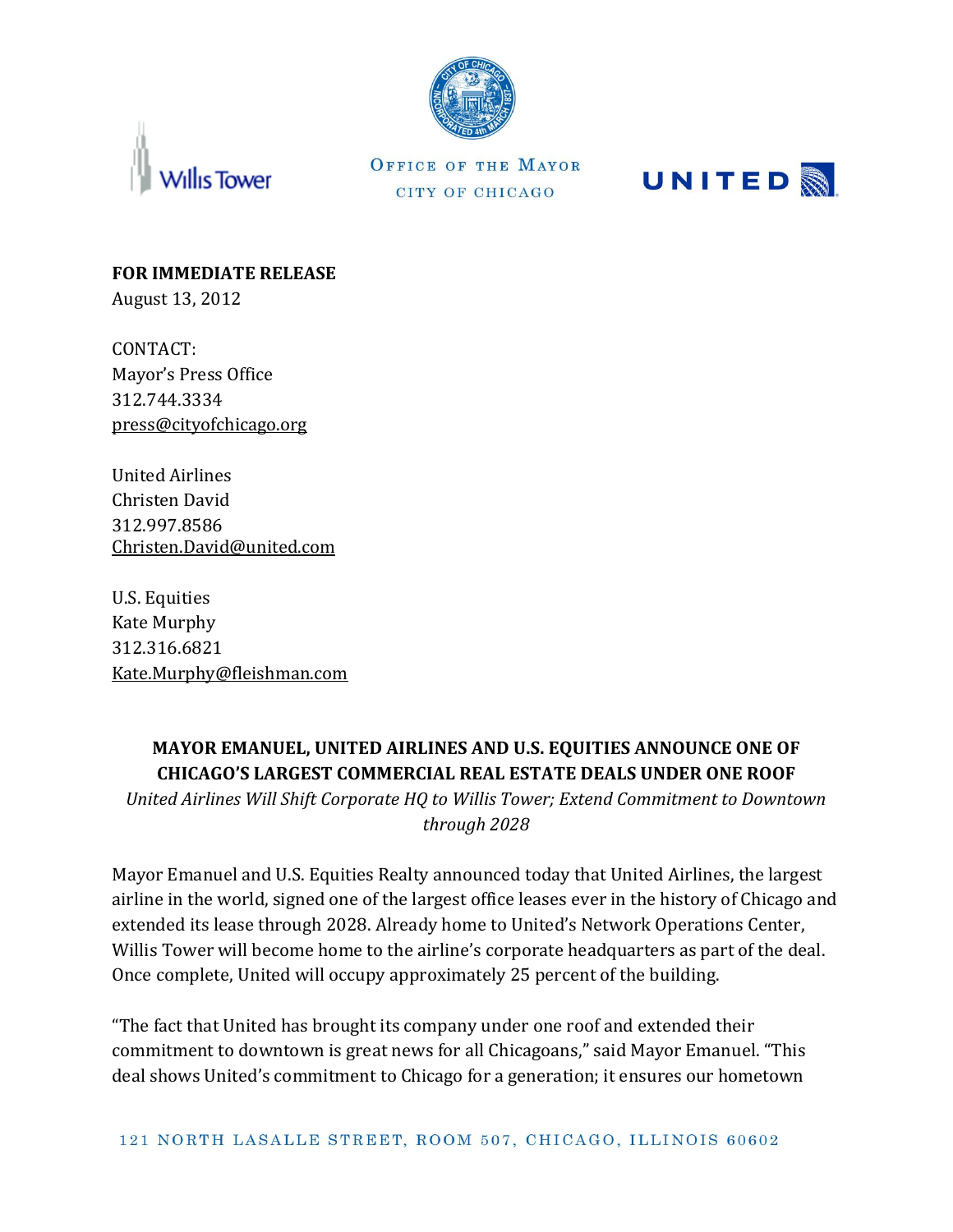



OFFICE OF THE MAYOR CITY OF CHICAGO



airline will be here, and means that quality jobs and economic activity will remain in the area for years to come."

United began moving its headquarters downtown from its Elk Grove Village campus in March 2007. The airline in 2009 announced 2,800 additional jobs would move downtown, and began moving its operations in to Willis Tower in fall 2010 with an initial lease of 470,000 square feet. United increased its space commitments in 2011 to a total of 625,000 square feet. The new deal in 2012 adds another 205,000 square feet, bringing United to a total of 830,000 square feet, occupying 16 floors throughout the building. Upon full completion, United will have more than 4,000 employees working in downtown Chicago, and more than 14,000 total in the city including its O'Hare operations and reservations center.

"Willis Tower provides a dynamic work environment for our employees. This is an important step as we continue to work together to build the world's leading airline," said Brett Hart, United's EVP and General Counsel, who oversees the company's corporate real estate. "Our employees are embracing downtown Chicago as our new home, and we are committed to this world-class city."

Willis Tower is owned by a partnership of Chicago and New York investors known as 233 S. Wacker Drive LLC. Since 2007, the building has been managed and leased by U.S. Equities Asset Management. In the last five years, U.S. Equities has achieved more than four million square feet in total leasing transactions in the building, with 2.45 million of that happening in the last two and a half years alone.

"Smart, growing companies are recognizing that Willis Tower's amenities, infrastructure, location, value and convenience make it one of the most attractive office buildings in Chicago," said Robert A. Wislow, Chairman of U.S. Equities. **"**For the last five years, we've made great strides at revitalizing the city's most iconic building, and this United headquarters lease is another shining example."